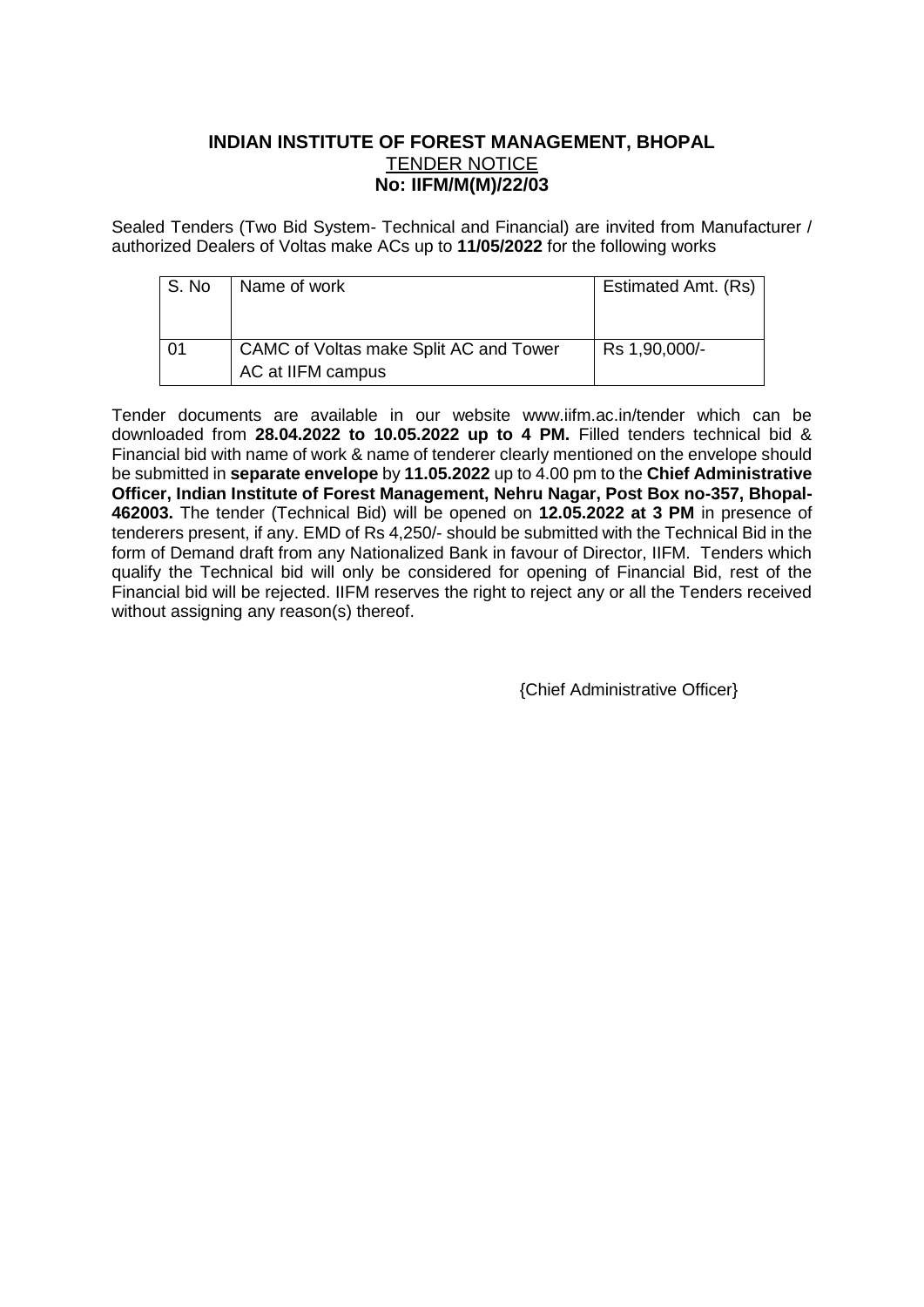### **INDIAN INSTITUTE OF FOREST MANAGEMENT**

(Tender No.IIFM/M(M)/22/03)

### TENDER FORM FOR

## **Comprehensive Annual Maintenance Contract of Voltas make Split AC and Tower AC at IIFM campus**

## **TECHNICAL BID**

(Do not write the amount here. Amount must be mentioned in the FINANCIAL BID)

1. Name of Firm :

2. Office Address with Phone Nos:

(Please tick mark the following columns appropriately)

| S.No | Particulars                                    | Yes | No. | Enclosures No |
|------|------------------------------------------------|-----|-----|---------------|
| 01   | Copy of currently valid Registration           |     |     |               |
|      | Certification                                  |     |     |               |
| 02   | Copy of certificate of currently valid         |     |     |               |
|      | Manufacturer / authorized Dealership of Voltas |     |     |               |
|      | Make ACs                                       |     |     |               |
| 03   | Minimum three Experience of CAMC OF            |     |     |               |
|      | Voltas make ACs each amounting to              |     |     |               |
|      | Rs 76,000/- or more                            |     |     |               |
| 04   | Whether EMD deposited or not                   |     |     |               |
| 05   | Income Tax return for the last three years     |     |     |               |
| 06   | <b>GST No</b>                                  |     |     |               |
| 07   | PAN no                                         |     |     |               |

Proof of all above documents duly self attested with seal, EMD of Rs 4,750/-in the form of demand draft in favour of Director IIFM may be submitted along with the technical bid.

Note: All documents should be enclosed in the above sequence properly.

Place:

Date:

{Name & Signature of the Contractor with seal and address}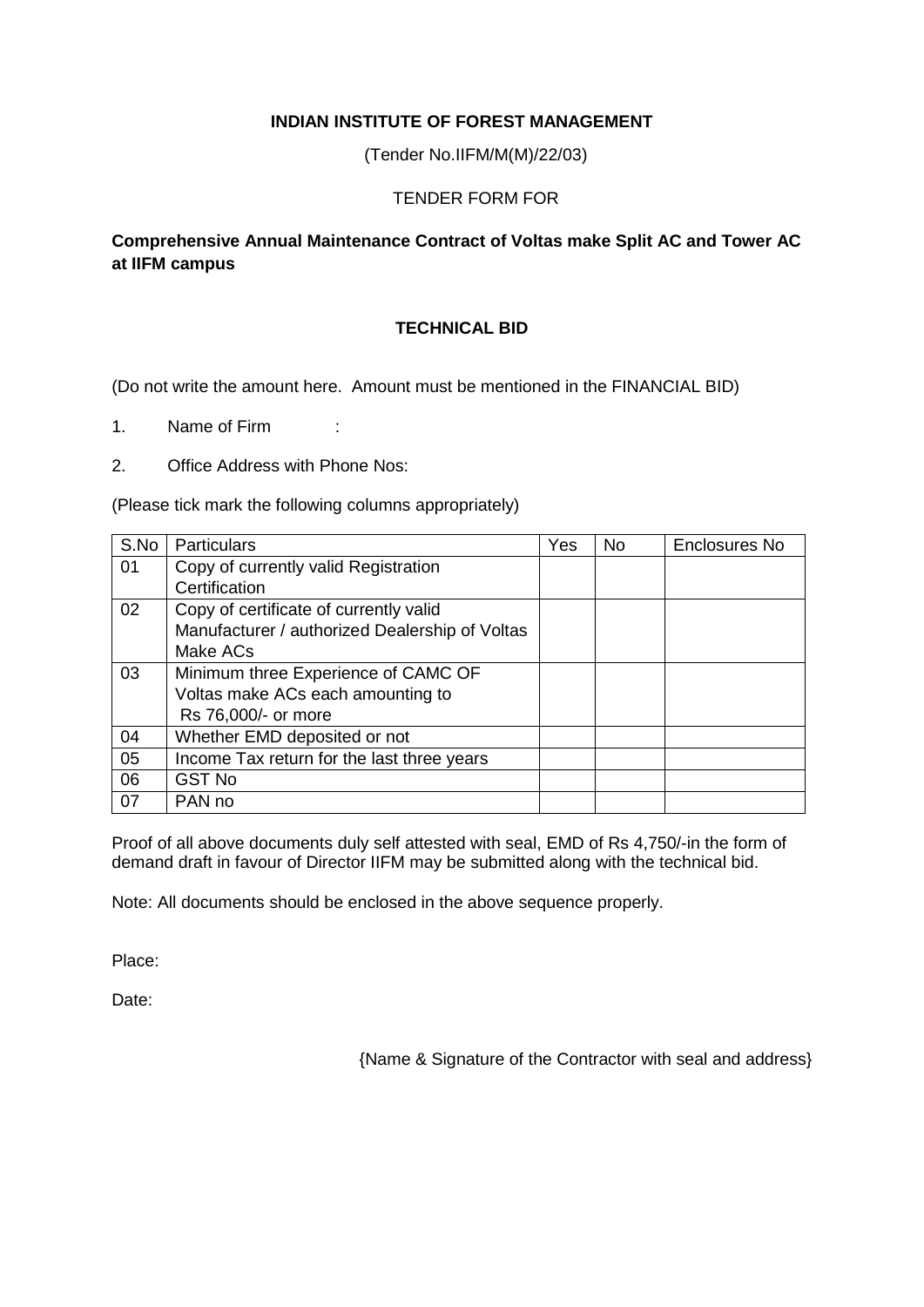#### **INDIAN INSTITUTE OF FOREST MANAGEMENT, BHOPAL**

#### **TERMS & CONDITIONS OF TENDER FOR MAINTENANCE CONTRACT**

- 01. The Rates quoted should be indicated in figures as well as in words and there should not be any overwriting as far as possible. Overwriting, if any should be initialed.
- 02. Each and every page of the Tender should be signed by the Tenderer before submission as a token of acceptance. Correction, if any, should be duly attested.
- 03. Rate quoted for each item should be inclusive of all Taxes/Duties, spares, cost of other materials, labor charges, Installation of Equipments at IIFM Campus.
- 04. **Earnest Money (Refundable) of Rs 4,750/-** should be submitted with the Tender. Tenders received without Earnest Money Deposit will not be considered.
- 05. The Director, IIFM, Bhopal, reserves the right to accept or reject any or all the tenders in full or part or to waive off any formality, minor deviations and omissions without assigning any reason(s). The Institute reserves the right to reject conditional Tenders/Tenderer's conditions at its discretion.
- 06. Submission of tender shall be treated as the acceptance of terms & conditions of the tender and any counter terms shall not be accepted.
- 07. On the award of contract the party has to execute an AMC agreement on Rs.100/- non judicial stamp paper in the prescribed format enclosed. The Security deposit of 10 % of the tendered amount as has to be submitted with the agreement.
- 08. In case of non-compliance of AMC order, Security deposit will be forfeited and the party is liable for being blacklisted for a period of 3 years. Also further action shall be taken at the costs of the party.
- 09. Payment will be made on quarterly basis after completion of services satisfactorily.
- 10. Quarterly servicing during the period of contract mentioned above should be done.
- 11. Additional visits should be made during the contract period, as and when required, in the event of any breakdown/malfunctioning of the equipment, on intimation in this regard by the customer.
- 12. Replacement of all spares and materials free of cost which are found defective and found necessary for the unit should be made.

14. The CAMC fee is payable on quarterly basis including on completion of the quarter the party has to submit their bill provided the performance is satisfactory.

15. Providing record chart of servicing, attending complaint for each equipment at the specific location of the AC machine